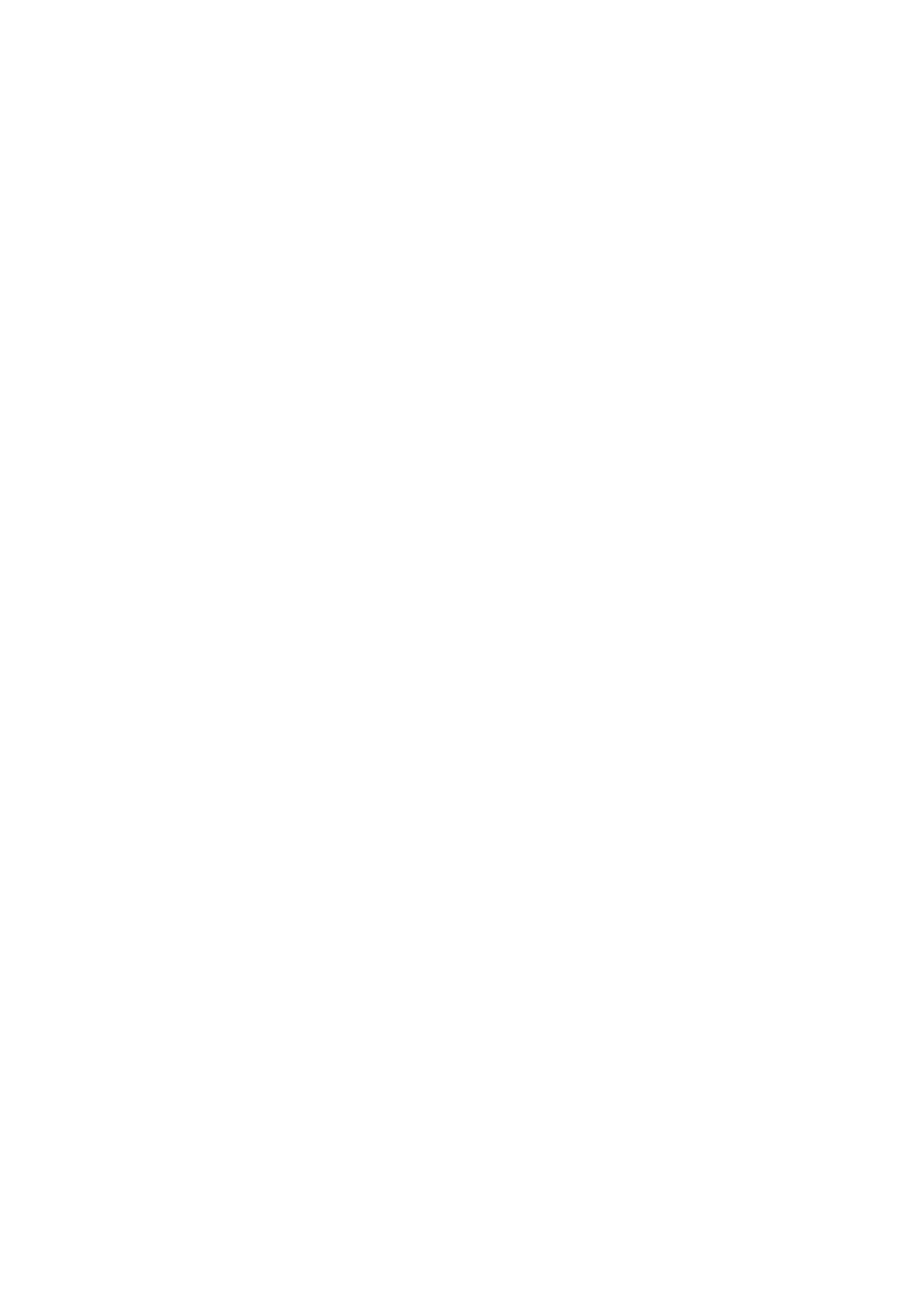

**Graph 1: Chromosomal aberrations (ring) in control, arsenic, antioxidant, and positive treated mice at 15-day post-treatment**



**Graph 2: Chromosomal aberrations (loss of definite walls) in control, arsenic, antioxidant, and positive treated mice at 15-day post-treatment**



**Graph 3: Chromosomal aberrations (stretching) in control, arsenic, antioxidant, and positive treated mice at 15-day posttreatment**

In this study, some of the metaphase plates demonstrated the sticky behavior of chromosomes because they stick to each other at definite places. Some showed the fusion of acrocentric chromosomes that resulted in the formation of metacentric chromosomes and few foci showed telomeric fusion which ultimately formed ring chromosomes. Various chromosomes showed centromeric separation of chromatids as well as chromatid breaks. The fragmented chromosomes were also studied in which arms contained less dense telomeres which confirmed the early loss of genes residing at the telomeric ends and are responsible for the cellular stress including ageing [23].

*Z. officinale* (Ginger) has been reported as an antioxidant agent [38,39] due to its antioxidant properties and free radical scavenging characteristic and thus it is suited for metal chelation [40,41]. The results of the present study also highlight the beneficial potential of ginger and thus can be used as a nutrient supplement in heavy metal toxicity due to its tremendous antioxidant properties. Gingerol



**Graph 4: Chromosomal aberrations (stickiness) in control, arsenic, antioxidant, and positive treated mice at 15-day posttreatment**



**Graph 5: Chromosomal aberrations (fragmentation) in control, arsenic, antioxidant, and positive treated mice at 15-day posttreatment**



**Graph 6: Frequency of micronuclei at 15-day post-treatment** AQ4

was very effective in lowering the genotoxic effects [42]. Similarly, Sharif [43] reported genoprotective and hepatoprotective activities of ginger against carbon tetrachloride toxicity. Various studies made with ginger supplementation revealed that ginger acts as antimutagenic agent against carcinogenic activities *in vivo* and *in vitro* studies and is effective in reducing the genotoxic effects and DNA damage [44].

The MN test confirmed chromosomal damage as well as disturbance in mitotic spindle apparatus (clastogenic or aneugenic effect) in polychromatic erythrocytes in bone marrow. MN are cytoplasmic chromatin containing bodies formed in bone marrow erythroblasts. During the maturation process, the erythroblast develops into a polychromatic erythrocyte; the nucleus undergoes extrusion and MN persisting in enucleated cytoplasm can be detected using specific staining processes. The mean value of MN in control group was 41.00±9.74 and in arsenic-treated group was 183.4±27.74 which showed a statistically significant (p<0.01) elevation in comparison to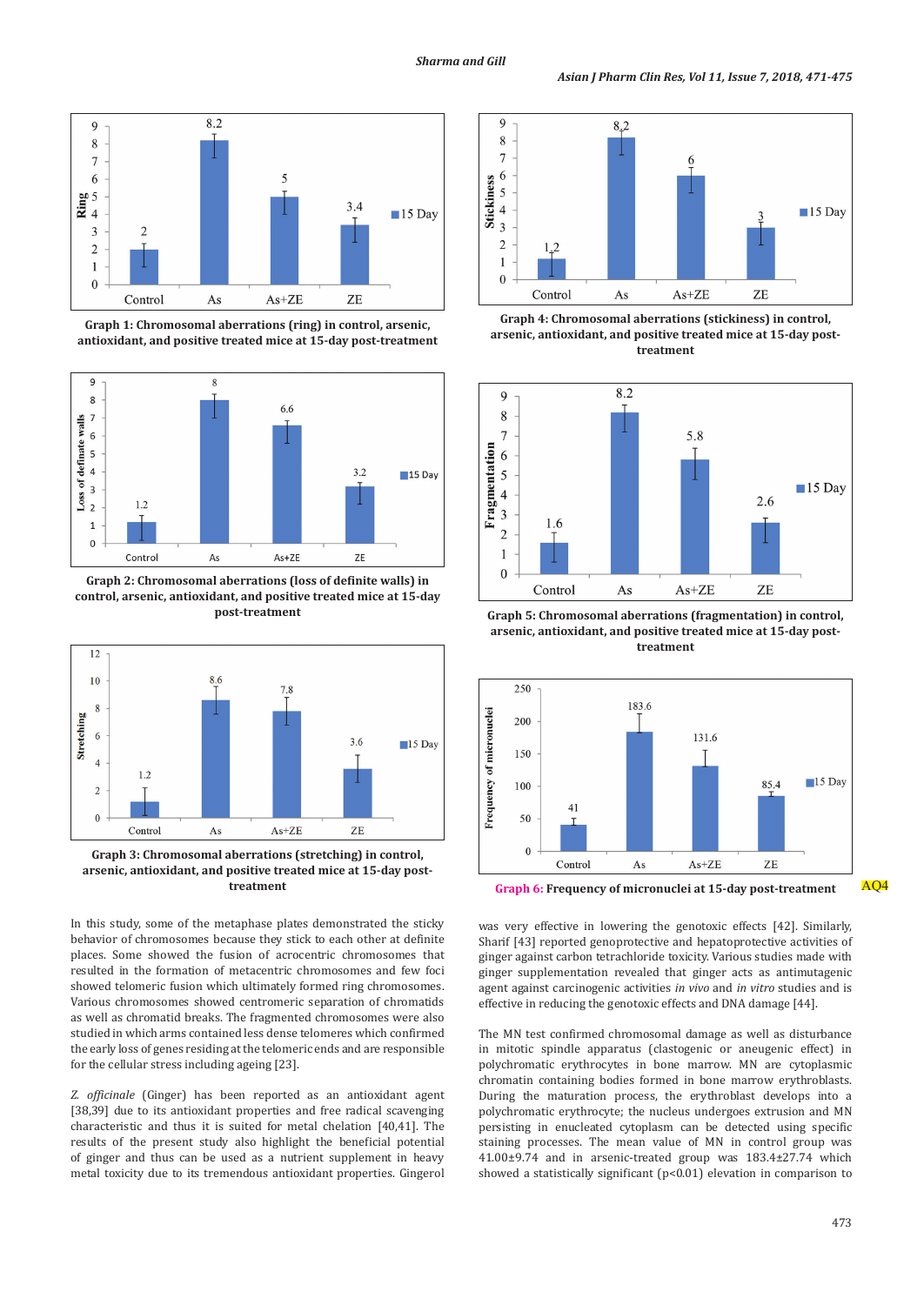control group. The frequency of MN in Arsenic+ *Z. officinale* treated group was 131.6±24.06 and in *Z. officinale* was 85.40±6.10 both showed statistically significant elevation in comparison to control group and showed non-significant increase in comparison to arsenictreated group. The MN frequency in bone marrow of mice coexposed to arsenic and benzopyrene [5].

The rat micronucleus method was used to detect the genetic toxicity *in vivo*. The micronucleus test in rodents (rats and mouse) is available in mammalian test system for detection of CAs [45].

In the present study, the CAs and MN frequency was observed to be significantly increased in arsenic-treated group in comparison to control and ginger-treated group. On the other hand, no significant difference was found in CAs in the group treated with only *Z. officinale* (Ginger) as compared to control group.

The data generated from this present study clearly indicate a significant increase in the MN frequency in arsenic-treated group in comparison to other treated groups; it is confirmed with the work of Dulout *et al*. [46]. Similarly, reported that the elevation in the number of MN frequency in polychromatic and non-chromatic erythrocytes serve as an index of chromosomal damage [47]. According to Patlolla and Tchounwou [48], MN test is more reliable test than CAs or sister chromatid exchange. Previous studies showed that arsenic-induced MN quickly in mice after administration of high doses of arsenic [44,49]. The induction of MN after exposure to  $As_2O_3$  in our study was found to be dose dependent which is in accordance with the earlier published studies [50,51]. Both CAs and MN are genotoxicity markers [52-57]. Although their presence does not lead to adverse effects, their high-level indicates that cell has been exposed to the carcinogens. However, the biochemical alterations modulate the expression of growth control genes which are important in carcinogenesis or apoptosis [58].

#### **CONCLUSION**

Thus, in our *in vivo* study, *Z. officinale* (Ginger) possessed antigenotoxic effect along with antioxidant activity in albino mice. The regular consumption could be beneficial to counteract the adverse effects by enhancing antioxidant defense mechanism and neutralizing the toxic effect of ROS generated by the genotoxicants that are present in the environment. More research studies on other genotoxic models are suggested to establish the role of *Z. officinale* (Ginger) against the genotoxicants.

## **AUTHOR'S CONTRIBUTIONS**

Anjali Singh Gill: Interpretation of data, drafting of report, and approval of the version to be published. Dr. Suman Sharma: Interpretation of data, drafting of report, and approval of the version to be published.

## **ACKNOWLEDGMENT**

The authors gratefully acknowledge the facilities provided by the Department of Zoology and Environmental Sciences, Punjabi University, Patiala, to pursue the research work. Furthermore, the financial aid extended by University Grant Commission in the form of Rajiv Gandhi National Fellowship for minority students is greatly appreciated.

# **CONFLICTS OF INTEREST**

The authors declare that there are no conflicts of interest.

#### **REFERENCES**

- 1. Chowdhary R, Dutta A, Chaudhuri S, Sharma N, Giri A, Chaudhuri K. *In vitro* and *in vivo* reduction of sodium arsenite induced toxicity by aqueous garlic extract. Food Chem Toxicol 2008;19:105-12.
- 2. Alarifi SA, Alkahtani FM, Abou-tarboush, Al-qahtani A. Effect of DNA hypomethylation on genotoxicity and apoptogenicity of sodium arsenite in laboratory mice. Pak J Biol Sci 2009;12:554-64.
- 3. Raghu KG, Cherian OL. Characterization of cytotoxicity induced by arsenic trioxide (a potent anti-APL drug) in rat cardiac myocytes. J Trace Elements Med Biol 2009;23:61-8.
- 4. Toribio M, Romanya J. Leaching of heavy metals (Cu, Ni and Zn) and organic matter after sewage sludge application to Mediterranean forest soils. Sci Total Environ 2005;363:11-21.
- 5. Patlolla AK, Todorov TI, Tchounwou PB, Voet GV, Centeno JA. Arsenic-induced biochemical and genotoxic effects and distribution in tissues of Sprague-Dawley rats. Microchem J 2012;105:101-7.
- 6. Brown EJ, Button DK. A simple method of arsenic speciation. Bull Environ Contam Toxicol 1979;21:37-42.
- 7. Tsuda T, Babazono A, Yamamoto E. Ingested arsenic and internal cancer: A historical cohort study followed for 33 years. Am J Epidemiol 1995;141:198-9.
- 8. Mazumder DN, Haque R, Ghosh N, De BK, Santra A, Chakraborti D, *et al*. Arsenic in drinking water and the prevalence of respiratory effects in west bengal, India Int J Epidemiol 2000;29:1047-52.
- Milton AH, Hasan Z, Rahman M. Chronic arsenic poisoning and respiratory effects in Bangladesh. J Occup Health 2001;43:136-40.
- 10. Lynn S, Lai HT, Gurr JR, Jan KY. Arsenite retards DNA break rejoining by inhibiting DNA ligation. Mutagenesis 1997;12:353-58.
- 11. Lynn S, Shiung JN, Gurr JR, Jan KY. Arsenite stimulates poly (ADP ribosylation) by generation of nitric oxide. Free Radical Biol Med 1998;24:442-49.
- 12. Yamanaka K, Hayashi H, Tachikawa M, Kato K, Hasegawa A, Oku N, *et al*. Metabolic methylation is a possible genotoxicity-enhancing process of inorganic arsenics. Mutat Res 1997;394:95-101.
- 13. Sutar RC, Kalaichelvan VK. Evaluation of antioxidant activity of leaf extracts of *Holoptelea integrifolia* (roxb) Planch. Int J App Pharm 2014;6:6-8.
- 14. Hartwig A, Groblinghoff UD, Beyersmann D, Natarajan AT, Filon R, Mullenders LH, *et al.* Interaction of arsenic(III) with nucleotide excision repair in UV-irradiated human fibroblasts. Carcinogenesis 1997;18:399-405.
- 15. Uong JI, Luo XM.  ???. Mutat Res 1993;302:97-102.
- 16. Rima T, Narasu ML. Evaluation of cytotoxic and genotoxic effects of zerumbone on colon adenocarcinoma colo205 cells and human lymphocytes. Int J Pharm Pharm Sci 2017;9:92-6.
- 17. Saravanan V, Murugan SS, Rajkumar JS, Krishnan KR. Evaluation of genotoxic effects of alcoholic extract of *Kalanchoe pinnata* Using Single Cell Gel Electrophoresis. Asian J Pharm Clin Res 2018;11:90-3.
- 18. Lampe JW. Health effects of vegetables and fruit: Assessing mechanisms of action inhuman experimental studies. Am J Clin Nutr 1999;70:475-90.
- 19. Wang WH, Wang ZM. Studies of commonly used traditional medicine ginger. Zhongguo Zhong Yao Za Zhi 2005;20:1569-73.
- 20. White B. Ginger: An overview. Am Fam Phys 2007;75:1689-91.
- 21. Shukla Y, Madhulika S. Cancer preventive properties of ginger: A brief review. Food Chem Toxicol 2007;45:683-90.
- 22. Altman RD, Marcussen KC. Effects of a ginger extract on knee pain in patients with osteoarthritis. Arthritis Rheum 2001;44:2531-38.
- Surh YJ. Molecular mechanisms of chemo preventive effects of selected dietary and medical phenolic substances. Mutat Res 1999;428:305-27.
- 24. Shimada T. Xenobiotic-metabolizing enzymes involved in activation and detoxification of carcinogenic polycyclic aromatic hydrocarbons Drug Metab Pharmacokinet 2006;21:257-76.
- 25. Sajwicz W. Toxicity of pyrimidine derivatives under oxidative stress conditions: Chemiluminescence based assays in systems containing erythrocytes, mitochondria or blood plasma. Pharmacol Rep 2007;59:206-15.
- 26. Hussein MA. The effect of *Zingiber officinalis* aqueous extract on some biochemical parameters and kidney function in male mice. Kufa Med J 2012;15:273-8.
- 27. Ashraf K, Sultan S, Shah, SA. Phychemistry, phytochemical, pharmacological and molecular study of *Zingiber officinale* roscoe: A review. Int J Pharm Pharm Sci 2017;9:8-16.
- 28. Preston RJ, Dean BJ, Galloway S, Holden H, Mcfee AF, Shelby M. *Mammalian in vivo* cytogenetic assays: Analysis of chromosome aberrations in bone marrow cells. Mutat Res 1987;189:157-65.
- 29. Elbin KE, Bowen ME, Cromey DW. Arsenite and monomethylarsonous acid generate oxidative stress response in human bladder cell culture. Toxicol Appl Pharmacol 2006;217:7-14.
- 30. Ramana CV, Boldogh I, Izumi T, Mitra S. Activation of apurinic/ apyrimidinic endonuclease in human cells by reactive oxygen species and its correlation with their adaptive response to genotoxicity of free radicals. Proc Natl Acad Sci U S A 1998;95:5061-6.
- 31. Zhou Y, Lee AS. Mechanism for the suppression of the *Mammalian* stress response by genistein, an anticancer phytoestrogen from soy.